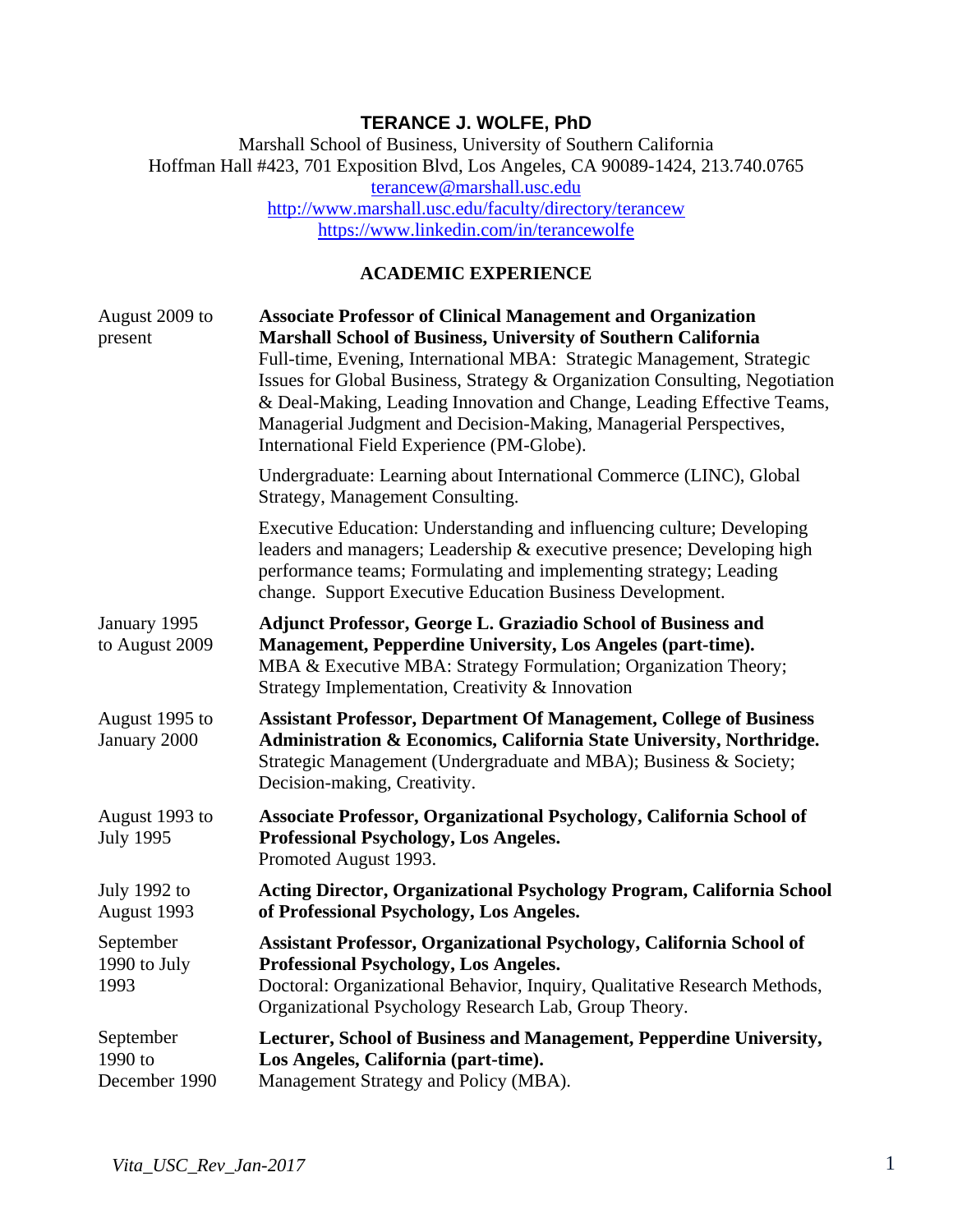| September<br>1988 to May<br>1995    | Lecturer, School of Business and Economics, California State University,<br>Northridge (part-time).<br>Management and Organization Theory; Strategic Management<br>(Undergraduate and MBA).                                                                                                                                                                                                                                                                                                                                                                                                                                                                                                                                                         |
|-------------------------------------|-----------------------------------------------------------------------------------------------------------------------------------------------------------------------------------------------------------------------------------------------------------------------------------------------------------------------------------------------------------------------------------------------------------------------------------------------------------------------------------------------------------------------------------------------------------------------------------------------------------------------------------------------------------------------------------------------------------------------------------------------------|
| October 1982<br>to<br>December 1985 | <b>Teaching Assistant, Anderson Graduate School of Management,</b><br><b>University of California, Los Angeles.</b><br>Managerial Problem Solving: Individual; Management Communications.                                                                                                                                                                                                                                                                                                                                                                                                                                                                                                                                                           |
| January 1984<br>to<br>May 1984      | Lecturer, School of Business and Economics, California State University,<br>Northridge (part-time).<br>Management and Organization Theory, Decision-making.                                                                                                                                                                                                                                                                                                                                                                                                                                                                                                                                                                                         |
| August 1978 to<br>May 1982          | Lecturer, University of Maryland, European Division, Heidelberg, West<br>Germany.<br>Organizational Theory and Behavior, Human Resource Management,<br>Organizational Psychology. Special topics: Creative Problem Solving,<br>Women in Management.                                                                                                                                                                                                                                                                                                                                                                                                                                                                                                 |
| August 1976 to<br><b>July 1978</b>  | Instructor, University of Maryland, College Park (part-time).<br>Organization Theory, Organization Behavior.                                                                                                                                                                                                                                                                                                                                                                                                                                                                                                                                                                                                                                        |
|                                     | <b>Various Additional Adjunct Appointments</b><br>California School of Professional Psychology, Organizational Psychology<br>Program.<br>Global Leadership Program. Operated in conjunction with California<br>Management Institute. PsyD Program for Working Executives from<br>Thailand and Taiwan, ROC, 1998 - 2002. Management Policy & Strategy<br>Dominican University of San Rafael, College of Business<br>MA in Management Program, 2002 - 2008<br>Management Policy & Strategy, Organization Design<br>Green MBA, Spring 2008, Human Relations & Organizational Behavior<br><b>Chapman University, Argyros School of Business</b><br>MBA and Executive MBA Programs, 2002 - 2006<br>OB, Organization Development, Creativity & Innovation |
|                                     | <b>EDIT A TIAN</b>                                                                                                                                                                                                                                                                                                                                                                                                                                                                                                                                                                                                                                                                                                                                  |

## **EDUCATION**

Ph.D., 1991, Management, Anderson Graduate School of Management, University of California, Los Angeles. Major: Human Systems Development. Minors: Organization Theory, Control Systems. Member *Beta Gamma Sigma* business honor society. OB/OT/OD Doctoral Consortium, Academy of Management, New Orleans, 1987.

MBA, 1976, Old Dominion University, Norfolk, Virginia.

BS, 1973, Business Administration, Old Dominion University.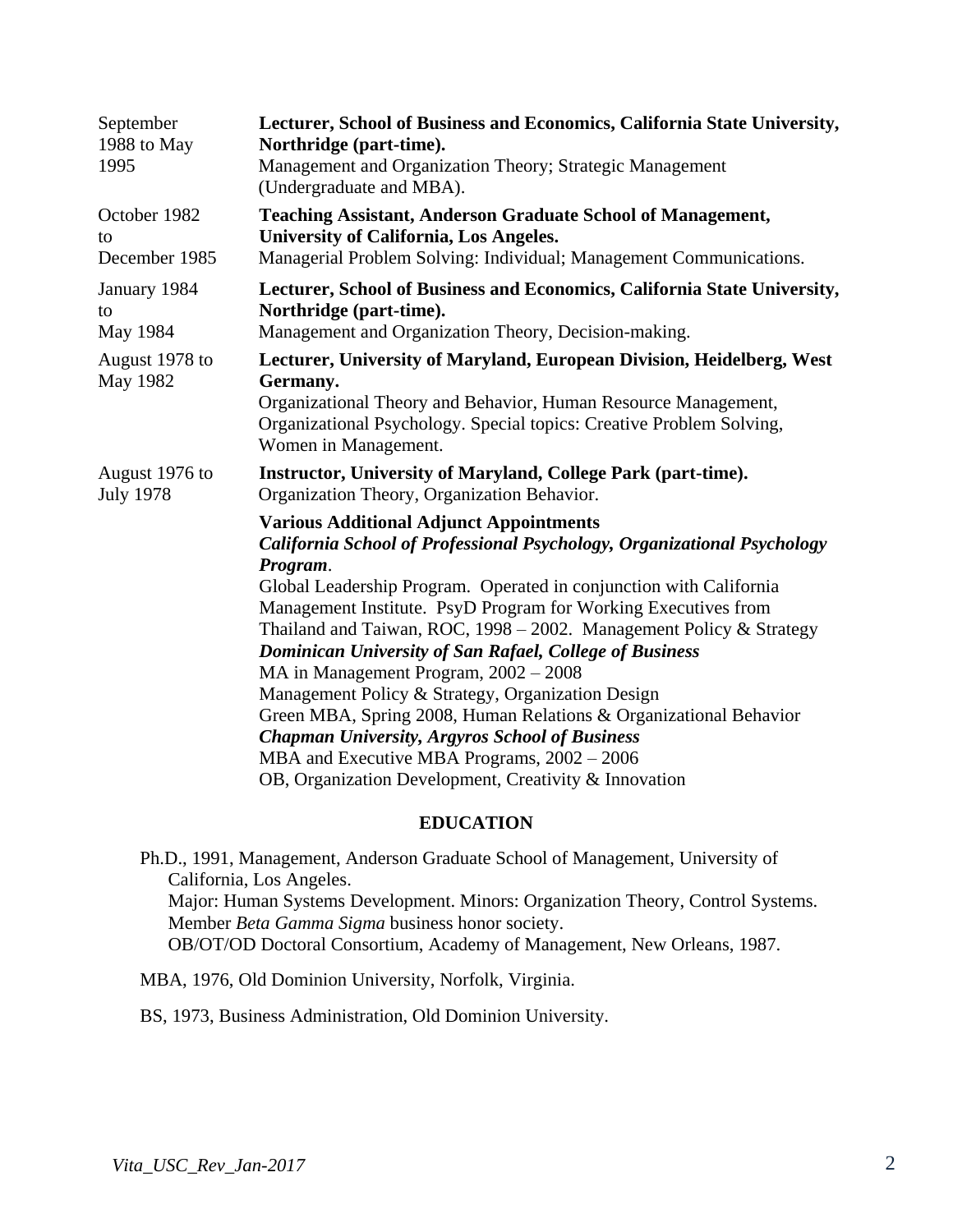## **RESEARCH AND TEACHING INTERESTS**

Research interests: the role of psychological frames of reality in organizational processes and decision-making, strategic mindsets, power and politics within organizations and networks, performance management, cultural diversity, organizational control systems, implementation.

Teaching interests: strategic management, global strategy, management consulting, leadership, power & influence, negotiation & persuasion, cultural diversity, decision-making, organization theory, qualitative research methods, organizational behavior, organization development & change, creativity & innovation.

## **PROFESSIONAL DEVELOPMENT**

- National Group Leader's Conference, sponsored by Oasis Center for Human Potential, Chicago, Il. Participated in workshops by Robert Goulding, Anna Halprin, Barry Oshry, Erving Polster, Ilana Rubenfeld. March 19-21, 1980.
- Power and Systems Residential Laboratory. Cape Cod, MA. October 19-25, 1980. Faculty: Barry & Karen Oshry.
- ``Leicester Conference'' two week residential on Authority, Leadership and Organization, Tavistock Institute of London, April 2-15, 1981.
- Ojai Leadership Residential Laboratory, UCLA Extension and the Behavioral and Organizational Sciences Group, Anderson Graduate School of Management, UCLA, Ojai, CA., June 12-18, 1983.
- Organizational Design and Restructuring, two-week residential conference, Office of Executive Education, Anderson Graduate School of Management, UCLA, Laguna Beach, CA., September 19-30, 1983. Director: Lou Davis.
- Organizational Transformation in a Global Perspective, Behavioral & Organizational Sciences Group, Anderson Graduate School of Management, UCLA, August 11-14, 1991.
- Human Relations Training Workshop and Residential, National Conference of Christians and Jews, Los Angeles, CA., March 1993.
- Staff Development for Multicultural Training, National Conference of Christians and Jews, Los Angeles, CA., April, 1994.
- The Advanced Training of Small Group Processes, GREX, The California Center of the A.K. Rice Institute, October 7-9, 1994, Neuropsychiatric Institute and Hospital, UCLA, Los Angeles, CA. Faculty: Kay West, Ph.D., Gloria Sanchez, MBA, Earl Braxton, Ph.D.
- Program in Advanced Organizational Consultation (AOC), Tavistock Institute, London, September 2004 – July 2005 (partial completion). Core Faculty: Jean Neumann, PhD, Richard Holti, PhD, Sue Whittle, PhD.
- Taking Flight: Developing a Professional Consulting Practice, Institute of Management Consultants, Los Angeles, CA, 2005.
- Cape Cod Training Program (CCTP), International Gestalt Study Center, May 2007 October 2007, South Wellfleet, MA. Faculty: Sonia Nevis, PhD, Joe Melnick, PhD, Penny Backman, MSSA, Carole Brockmon, MS, Stuart Simon, PhD.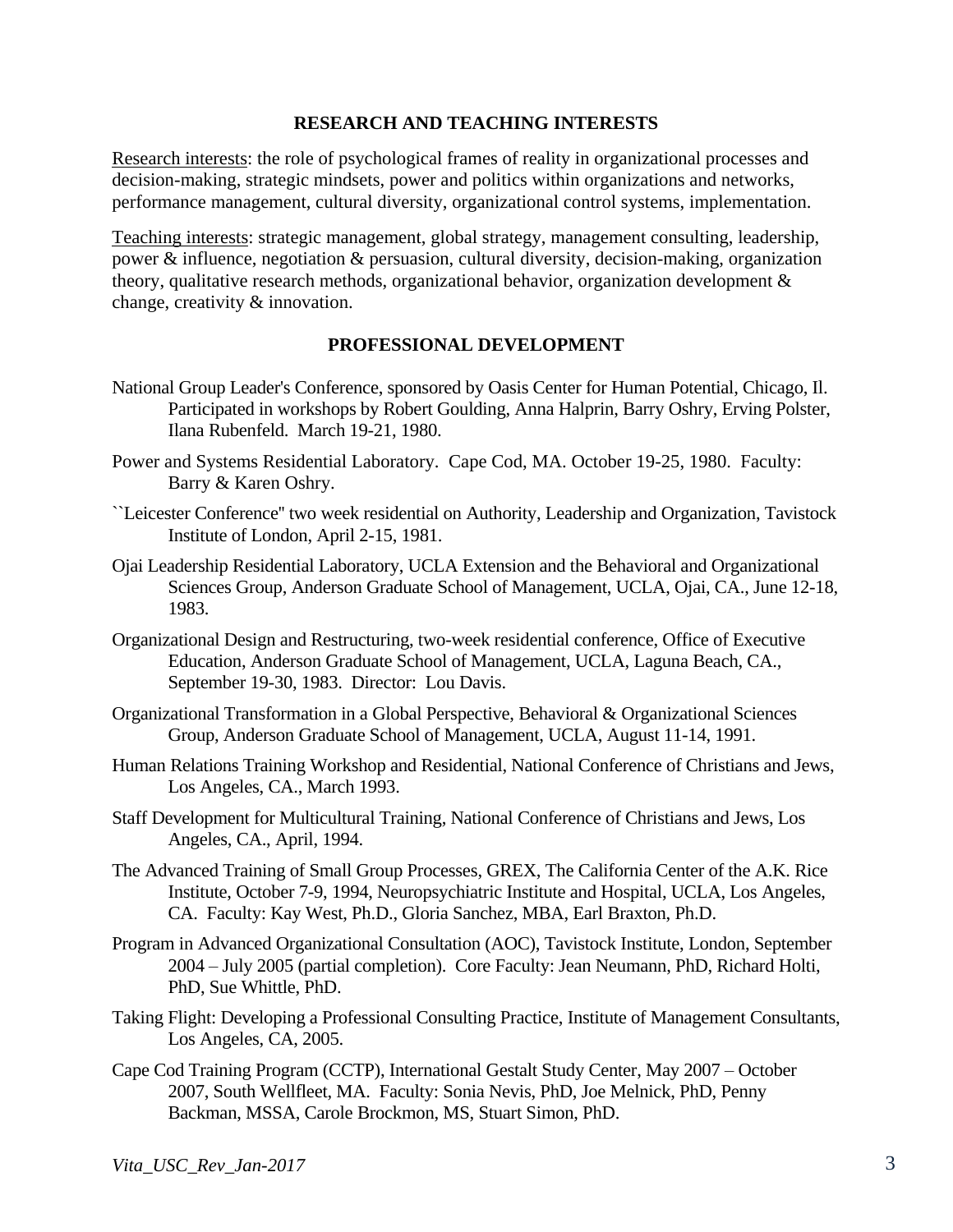- International Gestalt Coaching Program (IGCP), Gestalt Organization & Systems Development Center, Cleveland, OH, September 2007 – April 2008. Faculty: Dorothy Siminovitch, PhD, John Carter, PhD, Ann Van Eron, PhD, Laurie Zuckerman, MBA, Veronica Carter, PhD.
- Leadership, Authority and Organizational Change.  $44<sup>th</sup>$  Annual Leadership Institute of the A.K. Rice Institute for the Study of Social Systems, June 2 – June 8, 2008, Lake Arrowhead, CA.
- Relational Gestalt Therapy Training Program, Pacific Gestalt Institute, Los Angeles, October 2014 – May 2016 (two training years)
- Professional Certification, Global Mindset Inventory, Thunderbird Graduate School of Management, October 2015.
- Professional Certification, Leadership 360's, Advanced Certification Workshop, Center for Creative Leadership, Greensboro, NC., August 2016.

## **ACADEMIC COURSEWORK – GROUP DYNAMICS**

- Organization Development & Change, MBA Program, Old Dominion University, Norfolk, Virginia, 1975. Weekend labs in NTL and Gestalt Therapy.
- Psychology of Group Processes, Doctoral Program, Department of Psychology, University of Maryland, 1977. Intensive semester long experiential workshop including three intensive weekends (Friday – Sunday): NTL, Gestalt Therapy, Tavistock Group Relations.
- Group Dynamics, Doctoral Program, School of Business, University of Maryland, 1978.
- Selected Coursework in Social Psychology, Department of Psychology, University of Maryland, 1976 – 1978.
- Selected Coursework in Social Psychology, Department of Psychology, UCLA, 1982 1984.
- Practicum in Group Dynamics, Human Systems Development Doctoral Program, Anderson Graduate School of Management, UCLA, Fall 1983. Sam Culbert, PhD & Jack McDonough, DBA, Supervisors.

Practicum in Small Group Facilitation, Human Systems Development Doctoral Program, Anderson Graduate School of Management, UCLA, Spring 1984. Joan Lasko, PhD, Supervisor.

#### **PUBLICATIONS**

- Wolfe, Terance J. 1988. The ``command bunker'': Changing power perceptions through a modified fishbowl technique. In M.O. Jones, M.D. Moore and R.C. Snyder (eds.), *Inside organizations: Understanding the human dimension.* Beverly Hills: Sage Publications.
- Wolfe, Terance J. 1990. Using *AGENDA* for qualitative data analysis. *Journal of business and psychology*, 5 (2).
- Wolfe, Terance J. 1991. *An inquiry into the impact of frame alignment breakdowns on people and organizations: An exploratory field study*. Doctoral dissertation, University of California, Los Angeles. Ann Arbor: UMI Dissertation Information Service.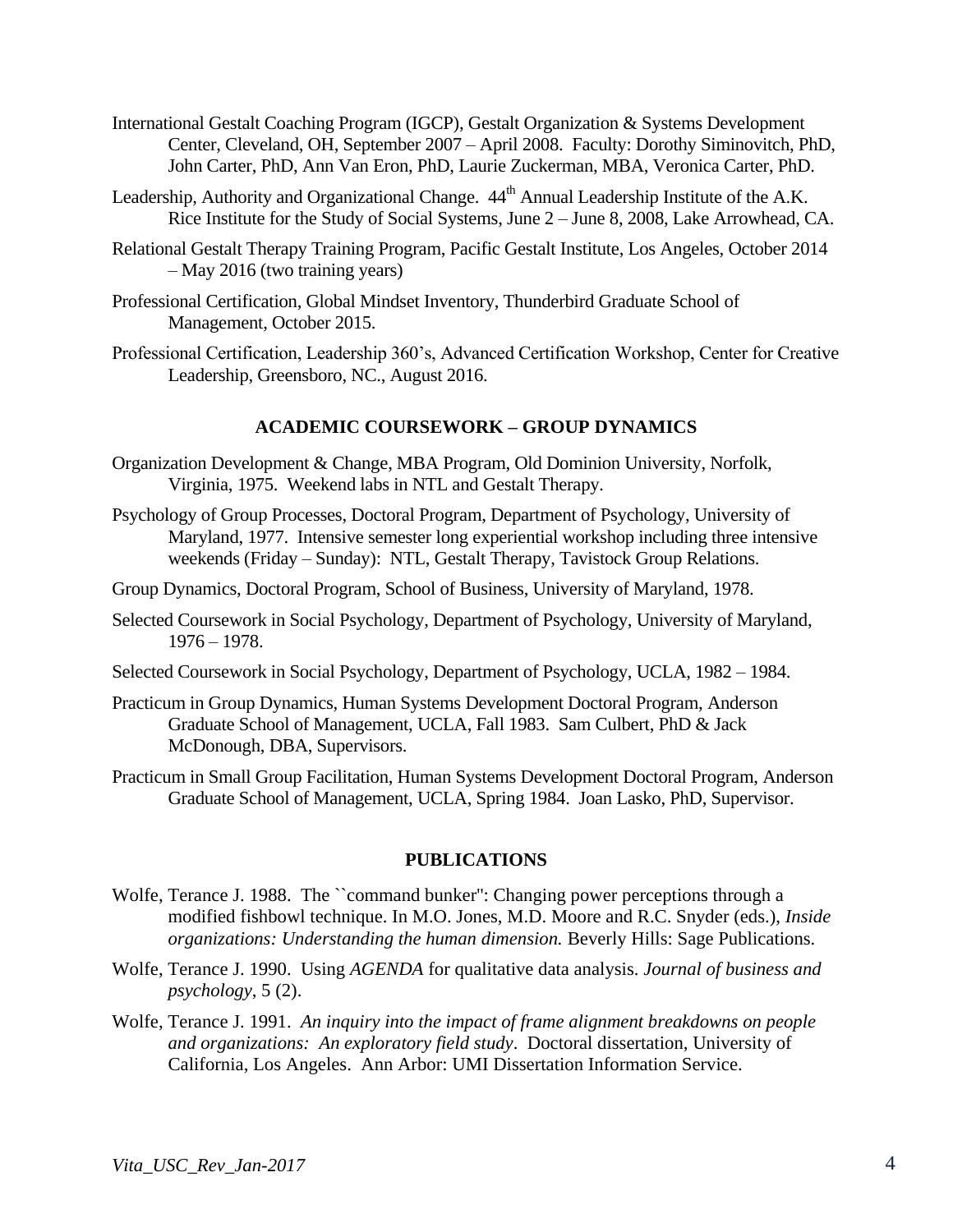- Boje, David M. and Terance J. Wolfe. 1989. Transorganization development: Contributions to theory and practice. In H.J. Leavitt, L.R. Pondy and D.M. Boje (eds.), *Readings in managerial psychology, 4th ed.* Chicago: University of Chicago Press.
- Boje, D., White, J. & Wolfe, T. 1994. Reframing the consultant's role to reduce barriers to understanding. *Academy of Management Best Paper Proceedings*, 186-190.
- Boje, D., White, J. & Wolfe, T. 1995. Deconstructing alternative frames of reality: A case study of a public housing project -- Implications for organization development theory and applications. In W. Pasmore & R. Woodman (eds.), *Research in Organizational Change and Development*, Vol. 8. JAI Press, pp. 181-242.
- Boje, D. & Wolfe, T. A frame analytic perspective on organizational consultation: Insights from the field. *Journal of Organizational Change Management* (under revision).

#### **WORKING PAPERS**

- Frand, Jason and Terance J. Wolfe. 1986. *A framework for the study of the computerization of business schools: A preliminary report.* Information Systems Working Paper # 6-86, Los Angeles: Graduate School of Management, UCLA.
- Kovach, C., Berger-Davidson, N. & Wolfe, T. 1990. *Have tent, will travel: Implications for management theory and organizational strategy from the traveling entertainment industry – the experience of Cirque du Soleil.* Unpublished paper. Los Angeles: School of Business and Economics, California State University-Northridge.
- Molstad, C., Phillips, M., Ray, L. & Wolfe, T. 1991. *Researcher responsiveness in qualitative fieldwork: Adapting fieldwork roles to research demands*.
- Wolfe, Terance J. 1984. *Women in management: Just where are we.* Unpublished paper. Los Angeles: Behavioral & Organizational Science Group, Graduate School of Management, UCLA.
- Wolfe, Terance J. 1986. *The effect of sex and age stereotypes on performance evaluation and reward decisions.* Unpublished paper. Los Angeles: Behavioral & Organizational Science Group, Graduate School of Management, UCLA.
- Wolfe, Terance J. 1989. *A contingency perspective on organizational control system implementation.* Unpublished paper. Los Angeles: Behavioral & Organizational Science Group, Anderson Graduate School of Management, UCLA.
- Wolfe, Terance J. 1994. *Reducing barriers to understanding during turbulent situations: A frame analytic perspective*. Organizational Psychology Program, California School of Professional Psychology
- Wolfe, Terance J. 1994. *Shifting frames during periods of organizational change and transition: Reducing barriers to understanding*. Organizational Psychology Program, California School of Professional Psychology.
- Wolfe, Terance J. 1996. *Learning from unusual events: A frame analytic perspective*. Department of Management, College of Business Administration & Economics, California State University, Northridge.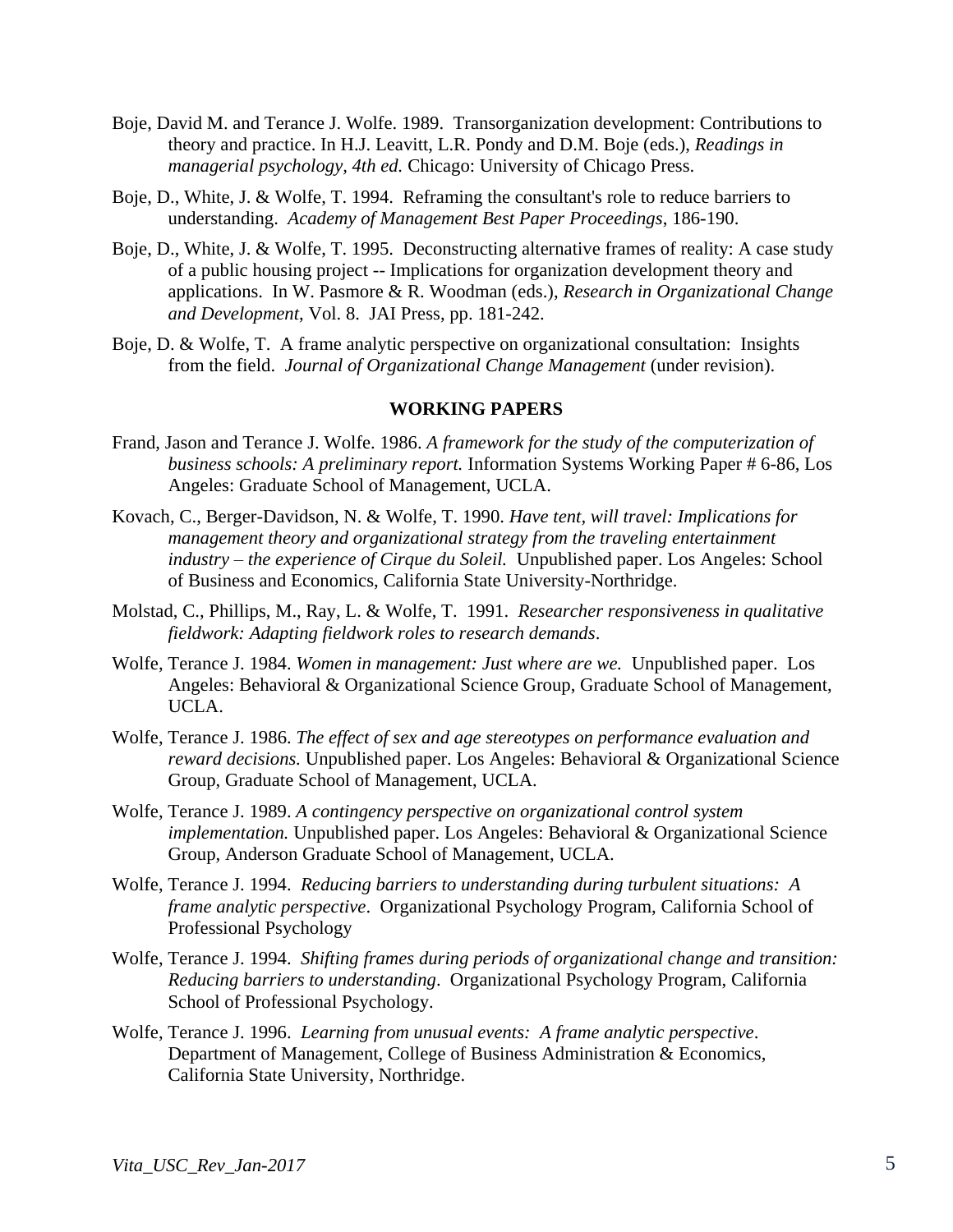- Wolfe, T. & Li, M. 1998. *Managing in an interconnected world: Making the transition to strategic sense-making in the transnational organization*. Nominated as Best Paper, Western Academy of Management, Portland.
- Nederlk, J., Maurseth, J. & Wolfe, T. 2007. *Healthy Lifestyles Program Promotoras Facilitation Guide*. Los Angeles, CA: Olive View – UCLA Medical Center Foundation.

## **WORKS IN PROGRESS**

- Wolfe, Terance J. *Doing Strategy: A Practitioner's Guide to Strategic Planning for Small-to-Medium Size Enterprises*.
- Wolfe, Terance J. *Light it Up! A Two-Party Negotiation Role Play*.
- Wolfe, Terance J. *Light it Up! An Experiential Activity for Understanding, Assessing, Diagnosing and Intervening into a Conflict Situation*.

#### **PRESENTATIONS**

- David M. Boje, Terance J. Wolfe, Michael O. Jones, Michael M. Moore & Donald Christensen. *Dealing with symbolic expression in organizations.* Symposium on Organization Transformation, Organization Development Network Annual Conference, Los Angeles, October, 1983.
- Patricia Roberson-Bennett & Terance J. Wolfe. *Women and minorities in management: Just where are we?* Symposium on Interrelationship of ``Affirmative Action'' and ``Comparable Worth'' to Wage Differentials, American Psychological Association Annual Convention, Toronto, August, 1984.
- Terance J. Wolfe. *Understanding layoff culture: Stories and strategies.* Symposium on Organizational Culture and Applied Folkloristics, American Folklore Society Annual Convention, San Diego, October, 1984.
- Terance J. Wolfe. *Managing cultural differences: A case study in intraorganizational communication.* Panel on Human Resources and Folkloristics: Ways of Working Together, American Folklore Society Annual Convention, San Diego, October, 1984.
- Terance J. Wolfe. *Frame strategies and their personal and organizational consequences*. Working Conference on Managerial Thought and Cognition. Washington, DC, August, 1989.
- Carol Kovach, Naomi Berger-Davidson & Terance J. Wolfe. *Have tent, will travel: Implications for management theory and organizational strategy from the traveling entertainment industry.* Western Academy of Management, Salt Lake City, March 1990.
- Terance J. Wolfe. *Overextending the Agenda: Hopes and frustrations in a PC-based qualitative analysis of textual data*. Symposium on Qualitative Microcomputing and Management Research: Refinements, Reflections, and Reservations, Western Academy of Management, Santa Barbara, CA., March, 1991.
- Terance J. Wolfe. *On researching a moving target: Opportunities lost and opportunities found*. Symposium on Common Problems in Qualitative Fieldwork: Shifting Researcher Roles and Perspectives, Western Academy of Management, Santa Barbara, Ca., March, 1991.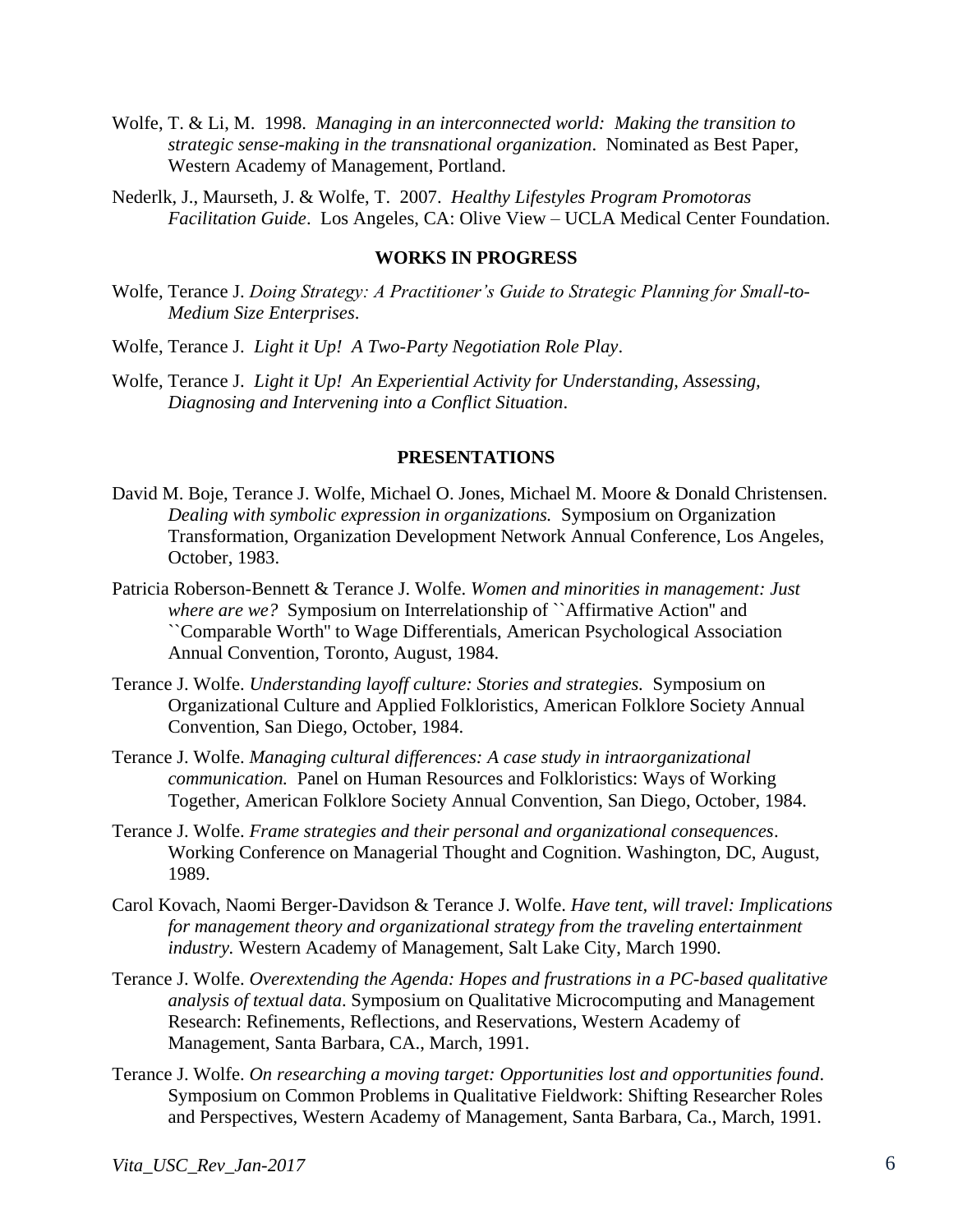- Terance J. Wolfe. *Program in action research*. Symposium on Out of the Classroom and into the Field: Educating for ``Relevance'' in Organizational Behavior. Organizational Behavior Teaching Conference, Calgary, Alberta, Canada, June, 1992.
- Terance J. Wolfe. *Shifting frames during periods of organizational change and transition: An application of the theory of logical types*. Submitted for program consideration to the Academy of Management Annual Convention, Las Vegas, August 1992.
- Sam Chan, Shelly Harrell, Cindy Lindsay & Terance Wolfe. *The dynamics of diversity: Training models for promoting personal growth and deepening organizational change*. Third Annual National Diversity Conference, Chicago, IL., May 1993.
- Terance J. Wolfe. *Multiple frames of discourse: Varying perspectives on global competition*. Paper presented to the Organization Theory Track, International Academy of Business Disciplines, Pittsburgh, April, 1994.
- Terance J. Wolfe. *Developing joint clinical and organizational psychology training and consultation teams*. Symposium on Psychology's Contributions to Workforce Diversity Training and Consultation. Division 14, American Psychological Association Annual Convention, Anaheim, August 1994.
- David Boje, Judith White & Terance Wolfe. *Reframing the consultant's role to reduce barriers to understanding*. Selected as Best Paper, Management Consultation Division, Academy of Management Annual Convention, Dallas, August, 1994.
- David Boje, Judith White & Terance Wolfe. *A postmodern analysis of public housing discourses*. Presented to Research Methods Division Panel on Qualitative Methodology, Academy of Management Annual Meeting, Dallas, August, 1994.
- Denise Burt, Pam Fomalont, George Simon & Terance Wolfe. *Synergistic partnerships between diversity and intercultural training in the US.* Presentation to the Society for Intercultural Education Training and Research Annual International Convention, Munich, Germany, June, 1996.
- Terance J. Wolfe. *Learning from unusual events: A frame analytic perspective*. Paper presented to the Managerial and Organizational Cognition Interest Group, Academy of Management Annual Convention, Cincinnati, Ohio, August, 1996.
- Len Korot & Terance Wolfe. *"Breaking the chains" of functional silos in an era of change: Educating for the leading edge 21st century organization*. Presentation to the Fourth International Organizational Behavior Teaching Conference, Cape Town, South Africa, December, 1997.
- Terance Wolfe & Mingfang Li. *Managing in an interconnected world: Making the transition to strategic sense-making in the transnational organization*. Nominated Best Paper, Western Academy of Management, Portland, March, 1998.
- Terance Wolfe & Mingfang Li. *Forms, frames and fit: Managing transitions in organizational sense-making in a pluralistic world*. Paper presented to the Managerial and Organizational Cognition Division, Academy of Management Annual Convention, Chicago, August 1999.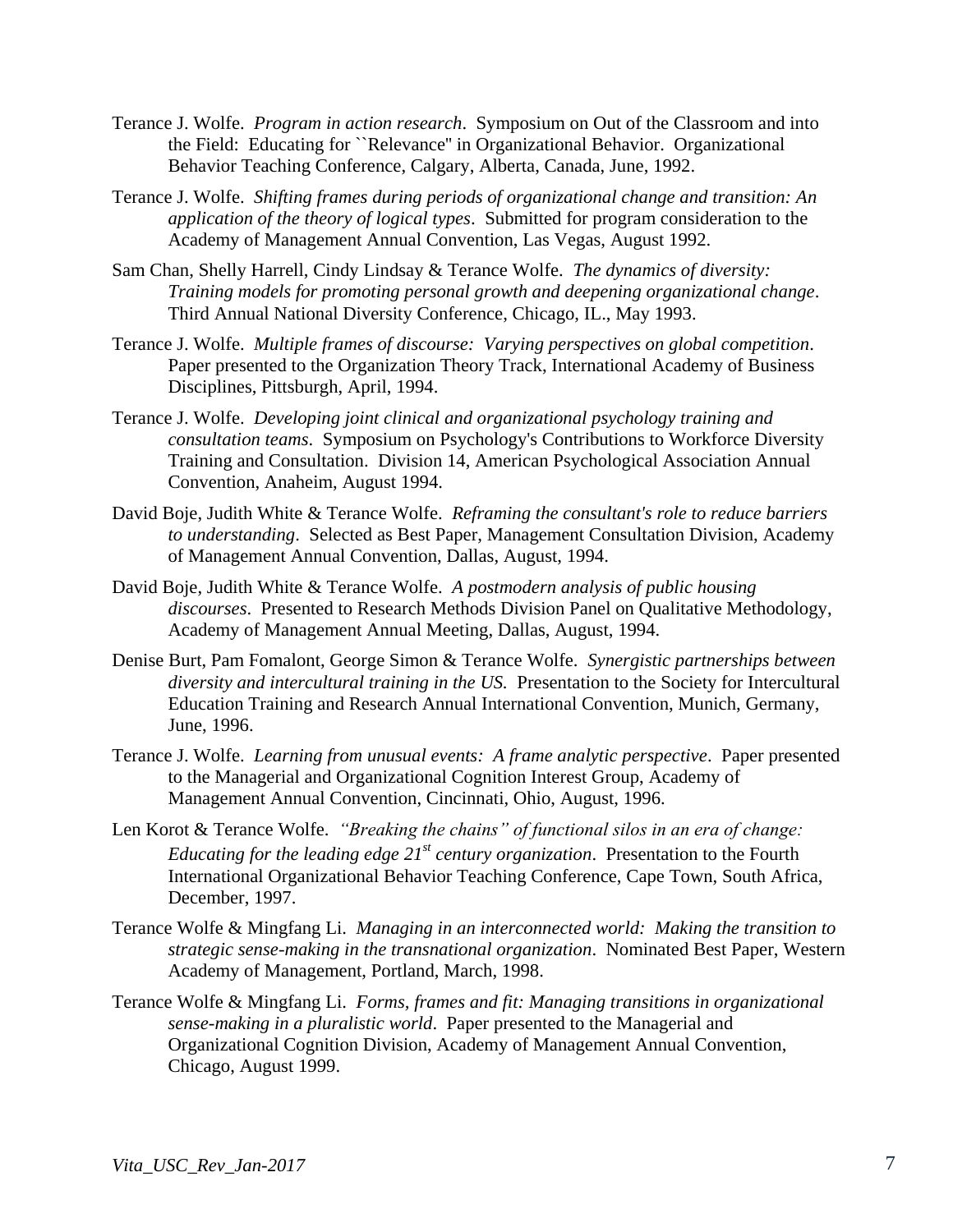- Terance Wolfe & Mingfang Li. *In search of the dominant logic: Deconstructing multinational management mindsets*. Paper presented to the Western Academy of Management, Hawaii, April 2000.
- Terance Wolfe, *Leadership for Prevention: Conflict Resolution for Learning Communities in the 21st Century*. NorCal Relief, Sacramento, CA, September 2001.
- Terance Wolfe, *Diversity as a Source of Competitive Advantage*, Los Angeles County, Department of Public Works, October 2001.
- Terance Wolfe, *Global Strategic Mindsets*. Invited Lecture, Executive MBA Program, Sripatum University, Bangkok, Thailand, November 2001.
- Terance Wolfe, *Strategic Management: The New Global Challenges*, Sripatum International Seminar for Executives, Bangkok, Thailand, November 2001.
- Terance Wolfe, *Leadership for Prevention: Conflict Resolution for Learning Communities in the 21st Century*. County of Los Angeles Fourth Annual Multicultural Conference, Los Angeles, April 2002.
- Terance Wolfe, *Organizational Cultural Competency Assessment*. Presentation to Comprehensive Community Care Implementation Committee (CCCIC), Los Angeles County Department of Mental Health, July 22, 2002.
- Terance Wolfe, *DISC-A: Applying Knowledge Management to Strategic Planning*. Yung-Ta Institute of Commerce and Technology, Pingtung, Taiwan, ROC, November 2002.
- Terance Wolfe, *DISC-A: Applying Knowledge Management to Strategic Planning*. Rahjabhat Institute Phetchaburi, Phetchaburi, Thailand, November 2002.
- Terance Wolfe, *Building and Managing Diverse Teams for Success*. County of Los Angeles Fifth Annual Multicultural Conference, Los Angeles, March 2003.
- Terance Wolfe, *Cultural Competency Organizational Analysis*, County of Los Angeles, Department of Mental Health, April 2003.
- Terance Wolfe, *Problem-Solving and Team Decision-Making*. International Exchange Seminar, Training for Civil Servants, Taiwan National Civil Service Institute, Taipei, Taiwan, ROC, October 20, 2004.
- Terance Wolfe. *Workplace Bullying: In Search of a Little Respect*. County of Los Angeles Tenth Annual Multicultural Conference, Los Angeles, May 2008.
- Terance Wolfe. *Workplace Bullying: In Search of a Little Respect*. Human Resources Knowledge Network, Los Angeles, September 2009.
- Terance Wolfe. *Understanding Learning Styles*. AACSB Bridge Program, UC Irvine, January 2011; Columbus, Ohio, Spring 2012; George Mason University; Spring 2013.
- Terance Wolfe. Understanding "Wicked Problems". Invited Presentation to Subconscious Communication, Biological Instinct Conference, Institute for Genetic Medicine Art Gallery, Keck School of Medicine, University of Southern California, August 7, 2015.
- Terance Wolfe, Moderator, *Understanding "Brand"*, Taiwan US Investment Conference, Los Angeles, May 28, 2016.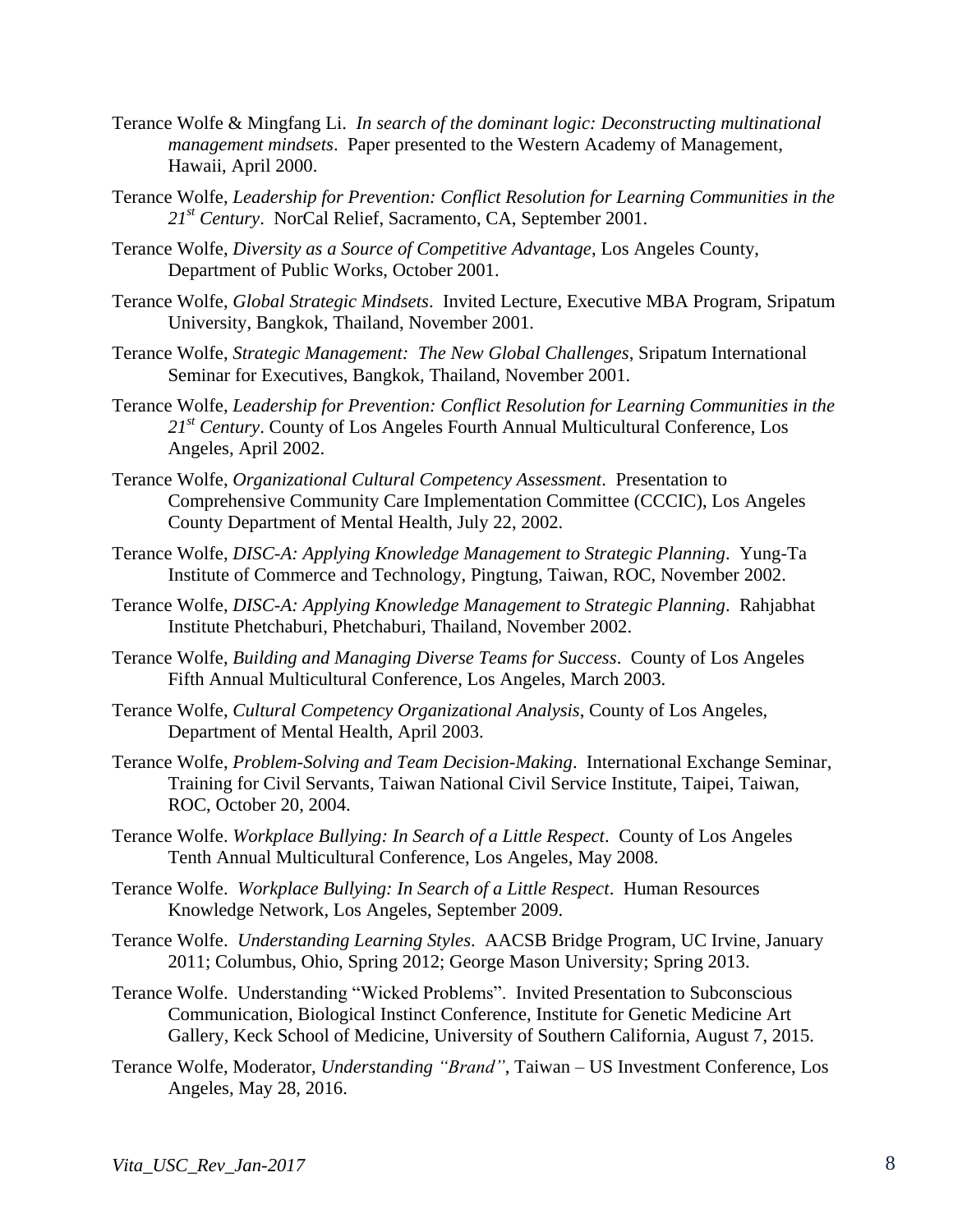Terance Wolfe, *Leadership and Management*, University Advancement, University of Southern California, October 28, 2016.

## **MEDIA QUOTATIONS**

Quoted in *International Business Times*, "NBA Finals 2014: Spurs Operate Like A High-Level Business", by Bobby Ilich on June 04 2014 3:18 PM. [http://www.ibtimes.com/nba](http://www.ibtimes.com/nba-finals-2014-spurs-operate-high-level-business-1594507)[finals-2014-spurs-operate-high-level-business-1594507](http://www.ibtimes.com/nba-finals-2014-spurs-operate-high-level-business-1594507)

Quoted in Business Insider, "What CEO's Can Learn from How Greg Popovich Runs the Spurs", by Bobby Ilich on June 4, 2014, 4:51PM. <http://www.businessinsider.com/what-ceos-can-learn-from-gregg-popovich-2014-6>

### **RESEARCH SUPERVISION**

Committee Chair and research supervisor for six (6) Ph.D. candidates, Organizational Psychology Program, California School of Professional Psychology, Los Angeles.

| Amato, Roy             |                       | Completed Kruley (nee Maurseth), Julianne | Completed |
|------------------------|-----------------------|-------------------------------------------|-----------|
| Angelo, Nancy          |                       | Completed Peppers, Cheryl                 | Completed |
| Irizarry-Flores, Janet | Completed Sueki, Lisa |                                           | Completed |

Research Supervisor for three (3) PsyD (Doctor of Psychology) candidates, Executive Doctoral Program in Global Strategic Leadership, California School of Professional Psychology, LA.

| Chansiriwat, Wanlop  | Chartpanich, Siriporn | Toatong, Chomyoung  |
|----------------------|-----------------------|---------------------|
| Thailand, in process | Thailand, Completed   | Thailand, Completed |

Committee Member for seven (7) Ph.D. candidates, Organizational Psychology Program, California School of Professional Psychology, Los Angeles.

| Amsel, Jaime  | Completed | Russell, Jennifer | Completed |
|---------------|-----------|-------------------|-----------|
| Dubin, Lucy   | Completed | Shore, Michael    | Completed |
| Goodman, Gary | Completed | Simmons, Shirley  | Completed |
| Grayson, Curt | Completed |                   |           |

Committee Chair and research supervisor for fifteen (15) masters theses, Organizational Psychology Program, California School of Professional Psychology, Los Angeles.

| Allison-Aipa, Timothy  | Completed | Kruley, Julianne   | Completed |
|------------------------|-----------|--------------------|-----------|
| Berman, Karen          | Completed | McAnally, Kimcee   | Completed |
| Christenson, Anie      | Completed | Shore, Michael     | Completed |
| Collins, Lisa          | Completed | Starinchak, Edward | Completed |
| Dubin, Lucy            | Completed | Sueki, Lisa        | Completed |
| Goodearle, Harold      | Completed | Tidwell, James     | Completed |
| Grossman, Sandra       | Completed | Vasquez, Ron       | Completed |
| Henig-Gutterman, Dafna | Completed |                    |           |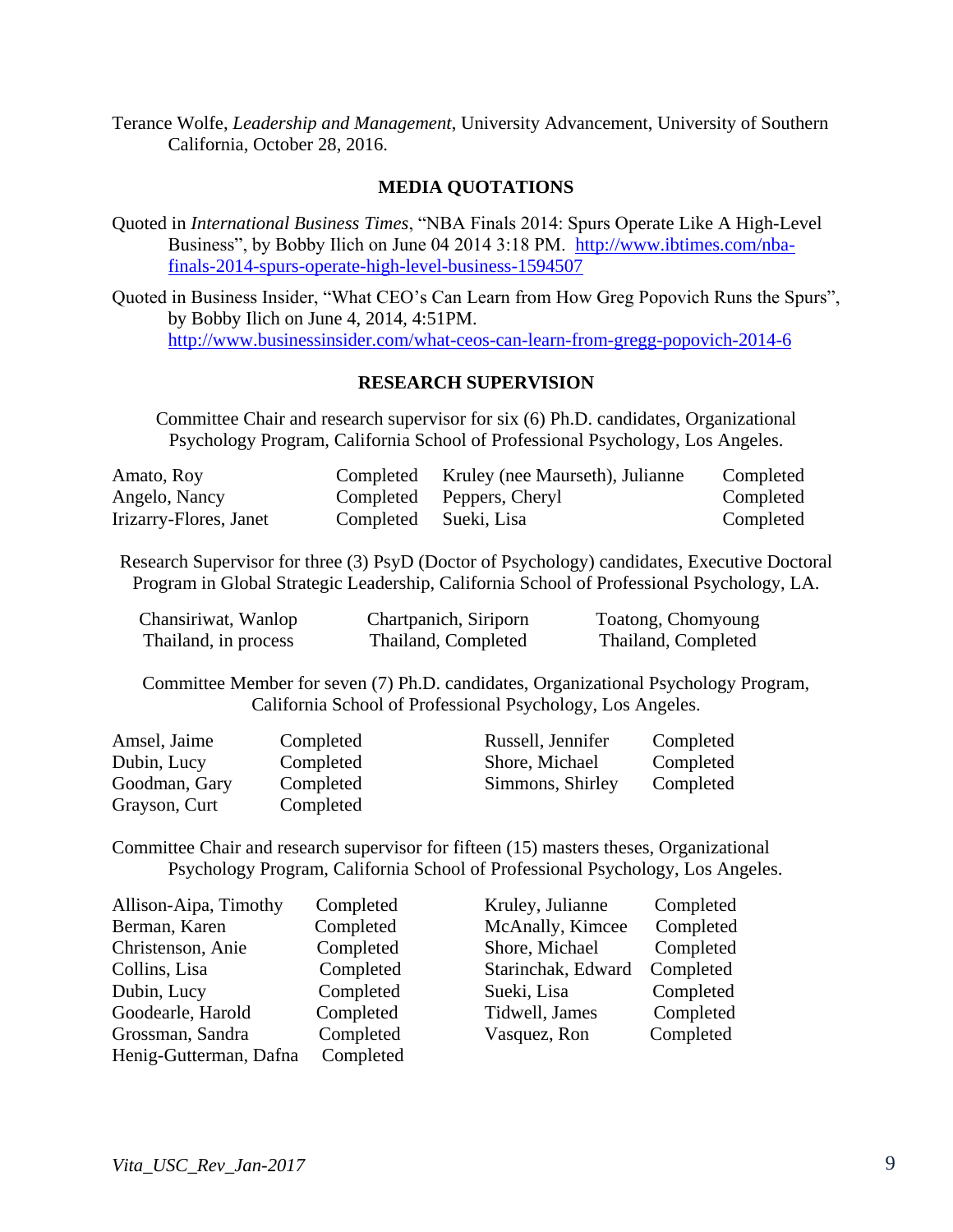### **SYMPOSIA PARTICIPATION**

- Discussant, Symposium on *Gender and work: Skills, wages, attitudes and experiences*, Western Psychological Association Annual Conference, Los Angeles, April, 1984.
- Terance J. Wolfe. *Microcomputers and courseware development strategies*. The Loyola Marymount University Accounting Education Study Center and California CPA Foundation for Education and Research conference on Computers in the Accounting Classroom, Los Angeles, January, 1986.
- Chairperson, Symposium on *From tokenism to diversity: A management challenge for the '90's*. Western Academy of Management, Spokane, Washington, April, 1992.
- Chairperson, Symposium on *Out of the classroom and into the field: Educating for ``relevance'' in organizational behavior*. Organizational Behavior Teaching Conference, Calgary, Alberta, Canada, June, 1992.
- Discussant, *Practices and paradigms in research methods*. Research Methods Division, Academy of Management Annual Convention, Atlanta, August, 1993.
- Discussant, *New Directions in Postmodern teaching*. Organizational Theory Track, International Academy of Business Disciplines Annual Convention, Redondo Beach, CA, April, 1995.
- Co-Chair, *Pre-Conference Doctoral Consortium*, International Academy of Business Disciplines Annual Convention, Redondo Beach, CA, April 1995.

### **CONSULTATION PROPOSALS**

- Wolfe, Terance J. UCLA Neuropsychiatric Institute and Hospital: A Proposal for Organizational Consultation, February 1992
- Wolfe, Terance J. Program for Resident Independence through Decision-making and Empowerment (The *PRIDE* Program): The Nickerson Gardens Demonstration Project, April 1992.
- Jackson, Leslie, Shorter-Gooden, Kumea and Wolfe, Terance J. Broadway Federal Savings & Loan Association: Request for Consultation Services in the Aftermath of the Los Angeles Civil Disturbance, May 1992
- Kane, Hal & Wolfe, Terance J. Housing Authority, City of Los Angeles: Police Department Sergeant's and Lieutenant's Promotion Exam, November 1992.
- Wolfe, Terance J. Program for Responsible Initiatives in Decision-based Education (*PRIDE*). Pasadena Unified School District: Pasadena Alternative School and the National Conference of Christians & Jews, April 1994.
- Wolfe, Terance & Hennessey, Judy. Northridge Chamber of Commerce Business Improvement District (BID) Feasibility Study. November 1996.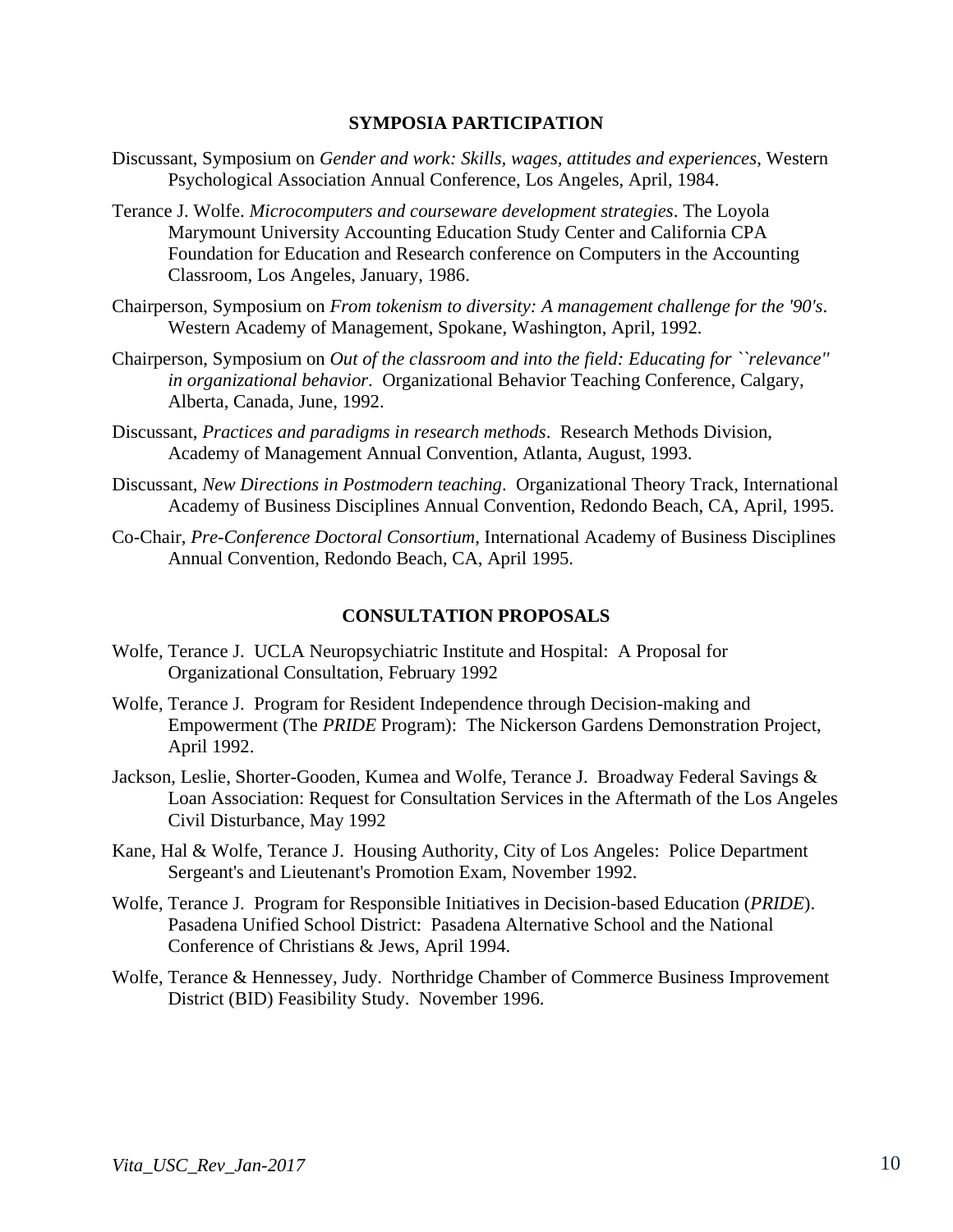#### **CONSULTANCY REPORTS**

- Wolfe, Terance J. *Cultural Competency Organizational Assessment*. County of Los Angeles Department of Mental Health. December 2003.
- Wolfe, Terance J. *Cultural Competency Organizational Re-Assessment*. County of Los Angeles Department of Mental Health. January 2006; December 2008.
- Wolfe, Terance J. *Diversity Assessment*. County of Los Angeles Department of Public Works. October 2008.
- Wolfe, Terance J. *Understanding Community Mobilization within Communities of Color in Los Angeles County*. Office of Aids Programs and Policy, County of Los Angeles Department of Public Health, February 2009

#### **PROFESSIONAL SERVICE**

- Paper Reviewer, Organization and Management Theory Division, Academy of Management Annual Convention, San Francisco, Ca., August 1990, 1994, 1995, 1996, 1997, 1998, 1999, 2000.
- Paper Reviewer, Research Methods Division, Academy of Management Annual Convention, 1993.
- Paper Reviewer, Conflict Management Division, Academy of Management Annual Convention, 1996.
- Paper Reviewer, Western Academy of Management Annual Meeting, 1998.
- *Ad hoc* reviewer, *Journal of Organizational Change Management*. 1992 to 2000
- *Ad hoc* reviewer, *Journal of Applied Behavioral Science*. 1993 to 1999

Book Reviewer, *Journal of Organizational Change Management*, 1996 to 1999

### **PROFESSIONAL SOCIETIES Past & Present**

Academy of Management; Organization Development Division, Academy of Management; Organization & Management Theory Division, Academy of Management; Managerial & Organizational Cognition Division, Academy of Management; Strategic Management Society, Empowering Work/Action Research Network; Western Academy of Management, World Future Society, Los Angeles Venture Association, Society for Human Resource Management (SHRM), American Society for Training & Development (ASTD), Professionals in Human Resources Association (PIHRA), Institute for Management Consultants (IMC).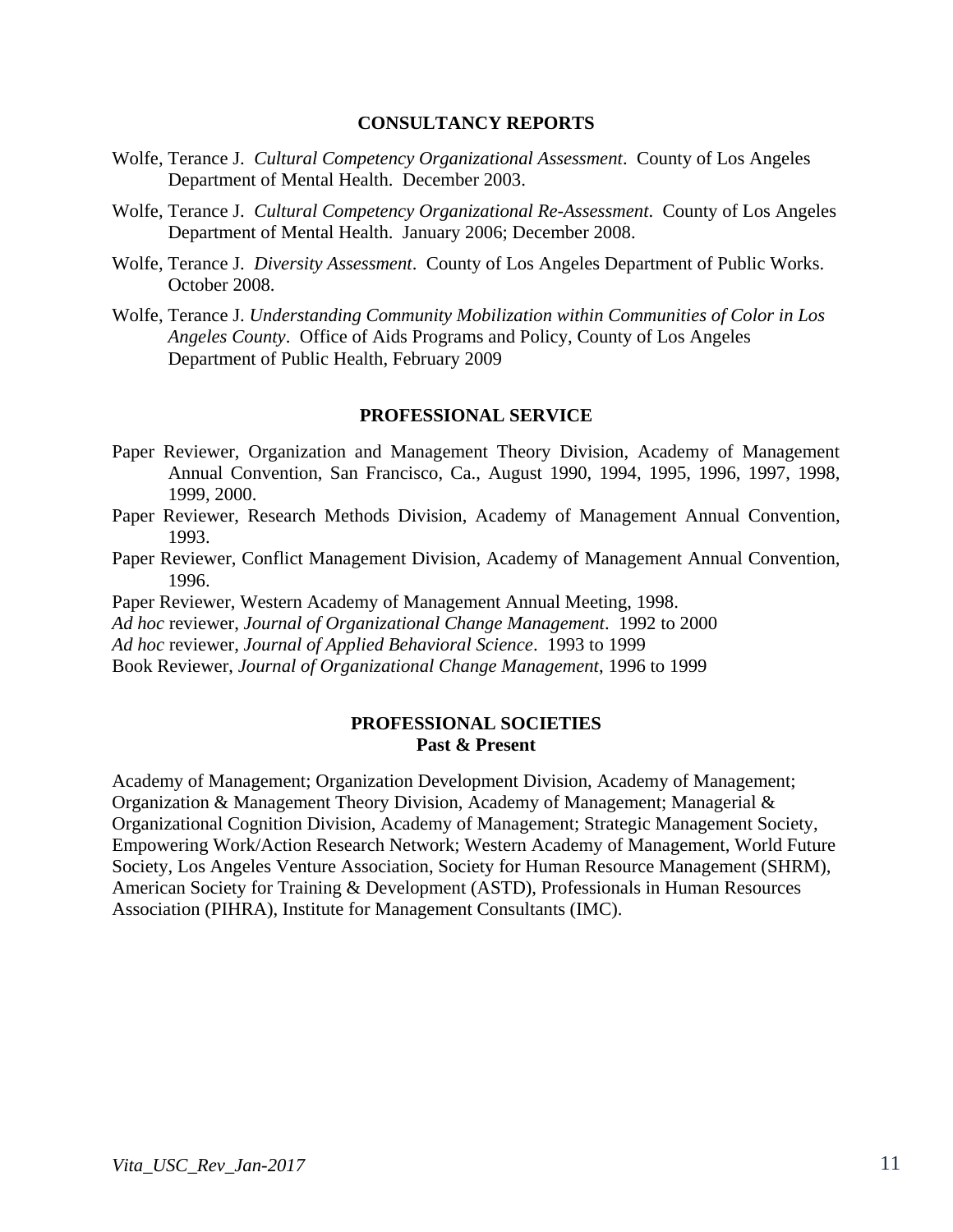## **COMMUNITY SERVICE**

## **University of Southern California, Marshall School of Business August 2009 to present**

Member, Leadership Council, Los Angeles Cleantech Incubator (LACI), 2014 to present Member, Marshall School Communications Committee, 2013 to present Member, Marshall School Clinical Faculty Committee, 2014 to present Member, Management and Organization Department Graduate Curriculum Committee, 2011 to 2015 Member, Management and Organization Department Undergraduate Curriculum Committee, 2015-2016 Member, Management and Organization Department Clinical APR (Annual Performance Review) Committee, AY 2013-2014, Ay 2014-2015 Member, Marshall Clinical Faculty Professional Development Task Force, Spring 2015 Faculty Advisor, Los Angeles Community Impact (LACI), 2009-2012 Faculty Advisor, USC Consulting Club, 2014 to present

Faculty Advisor, Iliad Consulting Club, 2015 to present

Faculty Advisor, International Business Immersion Club (IBIC), 2013 to present

## **COMMUNITY SERVICE Los Angeles January 2001 to present**

Past Member, Board of Directors, Vice President - Programs, Olive View – UCLA Medical Center Foundation.

Past Member, Human Participants Protection Committee, Institutional Review Board (IRB) Educational Research Institute, Olive View-UCLA Medical Center.

Past Member, Board of Directors, Ashay: Educational Resources for a Multicultural World. Past Member, Programs Subcommittee of the Board of Directors, Project Angel Food.

Past Chair, Local Diversity Operations Council, High Desert Hospital, Lancaster, CA.

Pro Bono Services: National Conference for Community & Justice (NCCJ); Museum of Tolerance, Simon Wiesenthal Center.

Fellow, Riordan Volunteer Leadership Development Program, Los Angeles Junior Chamber of Commerce.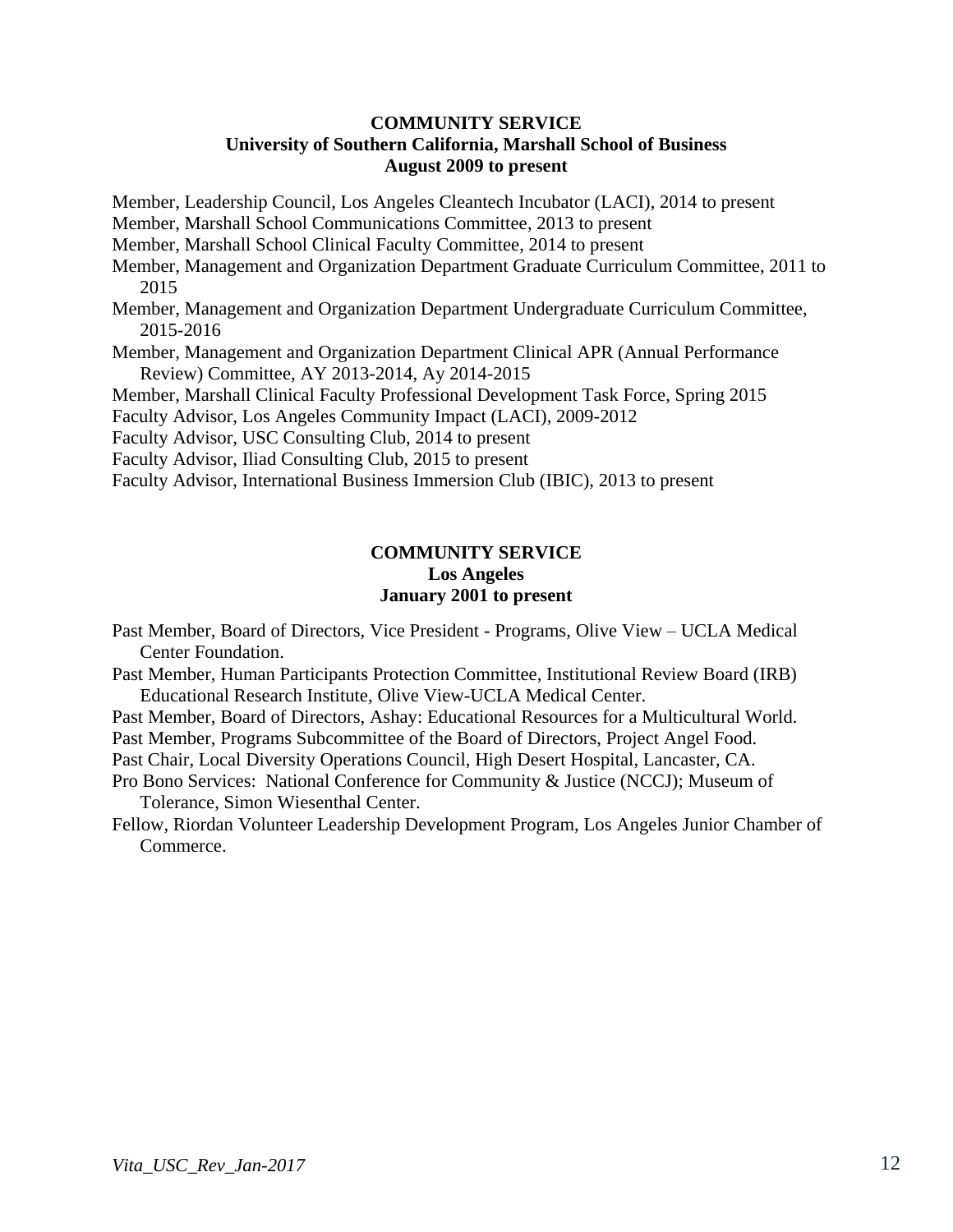## **COMMUNITY SERVICE California State University, Northridge September 1995 to December 1999**

## *University Community*

Faculty Advisor, Associated Students, California State University, Northridge, AY 1996-1997. Co-Director and facilitator, *PRIDE Program: Participation, Respect, Identity, Diversity, Education*. University Counseling Services, Spring, 1997.

## *College of Business Community*

MBA Comprehensive Examination Reader, AY 1995-1996, AY 1996-1997, AY 1997-1998. Committee Member, Organization Structure Committee, AY 1995-1996, AY 1996-1997. Committee Member, Strategic Initiatives, AY 1996-1997. LA County Works! Los Angeles County Store Proposal, AY 1995-1996. Northridge Chamber of Commerce Business Improvement District (BID) Feasibility Study, February 1997 – June 1999. Student Advisement, AY 1995-1996, AY 1996-1997, AY 1997-1998, AY 1998-1999, Fall 1999. Chair, Graduate (MBA) Committee, AY 1998-1999, Fall 1999. Provide curriculum and career advice for undergraduate and graduate students. Provide letters of recommendation for student scholarships, internships, and jobs.

## *Los Angeles Community*

Facilitator, Human Relations Training for Teachers, The National Conference of Christians and Jews, February 1996, 1997, 2001.

- Facilitator, Human Relations Training, The National Conference, February March, 1997; January – March, 2000.
- Dialogue Facilitator, KCET Citizens' Forums: Affirmative Action in the Golden State. Joint Program with KCET's Life & Times, The National Conference for Community & Justice, and California State University, Northridge, October 24, 1996.

Facilitator, First Annual Youth Workers Retreat, The National Conference, March 1997.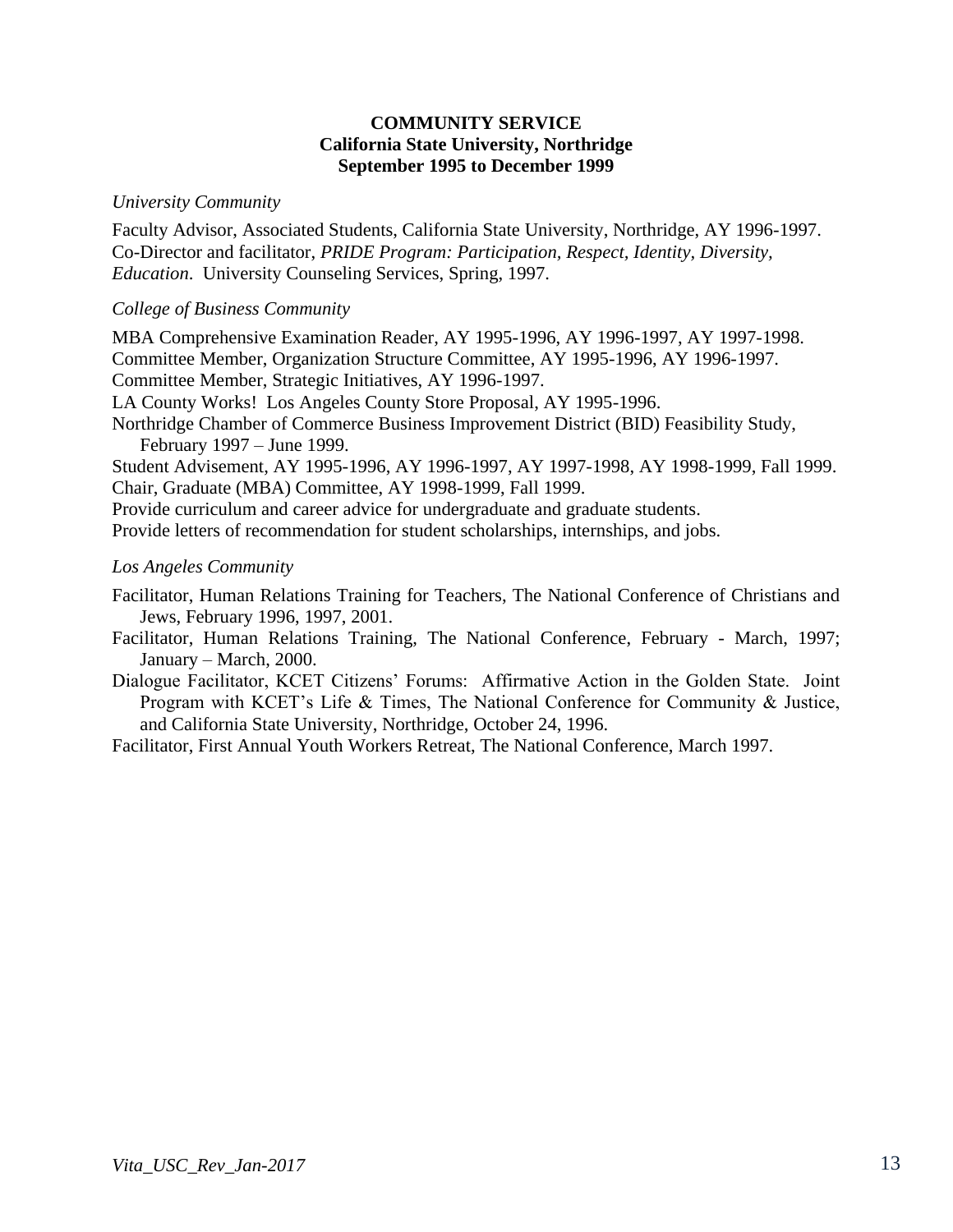## **COMMUNITY SERVICE California School of Professional Psychology September 1990 to May 1995**

#### *School Community*

- Student Recruitment & Admissions Coordinator, Organizational Psychology Program, Fall 1990 to Spring 1995.
- Organizational Psychology Colloquium Coordinator Fall 1990 Spring 1994.
- Member, Organizational Psychology Program Director Search Committee, AY 1990-1991.
- Member, Organizational Psychology Faculty Search Committee, AY 1990-1991.
- Acting Director, Organizational Psychology Program, AY 1992-1993.
- Member, Campus Information Systems Planning Committee, AY 1992-1993.
- Coordinator, Organizational Psychology PsyD degree, Curriculum development and program planning, AY 1992-1993.

Co-Chair, Annual Faculty Convocation Committee, January, 1993.

Faculty Search Committee Member, Multicultural Clinical Community Psychology, AY 1993-1994.

Member, Organizational Psychology Program Director Search Committee, AY 1994-1995. Chair, Faculty Search Committee, Organizational Psychology Program, AY 1994-1995.

## *Los Angeles Community*

- Facilitator, Brotherhood-Sisterhood Summer Camp (Human Relations Training on diversity and multicultural awareness for high school youth), The National Conference of Christians and Jews, June 1993; June 1994.
- Facilitator, Youth Leadership Program (Human Relations Training on diversity and multicultural awareness for high school and college youth), The National Conference of Christians and Jews, September 1993 - May 1994.
- Facilitator, Human Relations Training for Teachers, The National Conference of Christians and Jews, February, 1994; February 1995.
- Facilitator, Human Relations Training Program, The National Conference of Christians and Jews, March - April, 1994.
- Steering Committee, Inter-ethnic Studies Curriculum Development, The New Majority 2000 -- Empowerment for Social Change, Los Angeles Unified School District, December 1993 to present.
- Struggle for Justice -- Overcoming Resistance and Exploitation Theme Team, Inter-ethnic Studies Curriculum Development, The New Majority 2000 -- Empowerment for Social Change, Los Angeles Unified School District, 1993 to 1995.
- White Ethnic Caucus Member, Inter-ethnic Studies Curriculum Development, The New Majority 2000 -- Empowerment for Social Change, Los Angeles Unified School District, 1993 to 1995.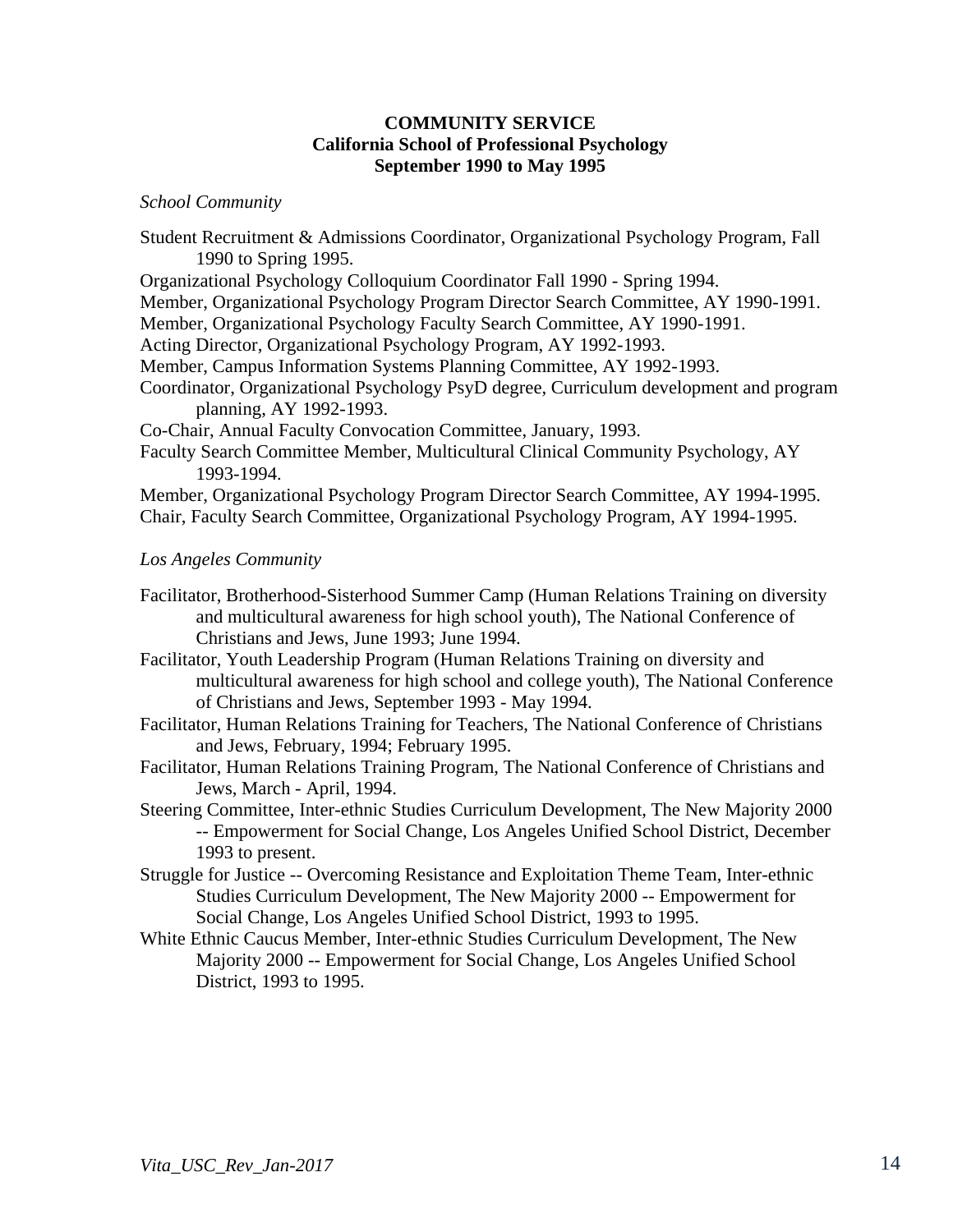# **WORK EXPERIENCE**

### *Executive Education*

| LAUUNII LUUUUIVII<br>August 2011 to | Work with corporate clients, special degree programs and open enrollment |
|-------------------------------------|--------------------------------------------------------------------------|
| present                             | programs developed by the Office of Executive Education, Marshall School |
|                                     | of Business, USC. Support Exec Ed Business Development.                  |
|                                     | Open Enrollment:                                                         |
|                                     | Management Development Program (MDP)                                     |
|                                     | <b>Strategy Formulation and Implementation</b>                           |
|                                     | Achieving Competitive Advantage                                          |
|                                     | Chinese Management Development Program (CMDP)                            |
|                                     | <b>Strategy Formulation and Implementation</b>                           |
|                                     | Achieving Competitive Advantage                                          |
|                                     | Masters of Medical Management (MMM):                                     |
|                                     | Understanding and Influencing Corporate Culture                          |
|                                     | Management and Organization Design                                       |
|                                     | Unleashing the Potential of People                                       |
|                                     | Masters of Science, Global Supply Chain Management                       |
|                                     | Negotiation                                                              |
|                                     | Corporate Clients:                                                       |
|                                     | Northrop-Grumman:                                                        |
|                                     | Leading High Performance Organizations                                   |
|                                     | <b>Leading Teams</b>                                                     |
|                                     | USC Keck School of Medicine:                                             |
|                                     | Leadership Development Program                                           |
|                                     | <b>Transformational Studies Program</b>                                  |
|                                     | DreamHost:                                                               |
|                                     | <b>Organization Culture</b>                                              |
|                                     | Leading and Managing Change                                              |
|                                     | Leadership and Management                                                |
|                                     | <b>Team Building</b>                                                     |
|                                     | Hospital Association of Southern California/California Hospital          |
|                                     | Association                                                              |
|                                     | <b>Organization Culture</b>                                              |
|                                     | Leading and Managing Change                                              |
|                                     | Building and Managing Effective Healthcare Teams                         |
|                                     | Food Industry Executive Program:                                         |
|                                     | Leadership and Management                                                |
|                                     | <b>District Medical Group:</b>                                           |
|                                     | Leading Innovative Organizations                                         |
|                                     | <b>Organization Culture</b>                                              |
|                                     | Portland Gas & Electric                                                  |
|                                     | Understanding and influencing culture                                    |
|                                     | Using culture as a lever for organizational change                       |
|                                     | Leading High-Performance Healthcare Organizations:                       |
|                                     | Understanding and Dealing with Physician Burnout, in                     |
|                                     | development, Open Enrollment Program targeting Healthcare                |
|                                     | Leadership                                                               |